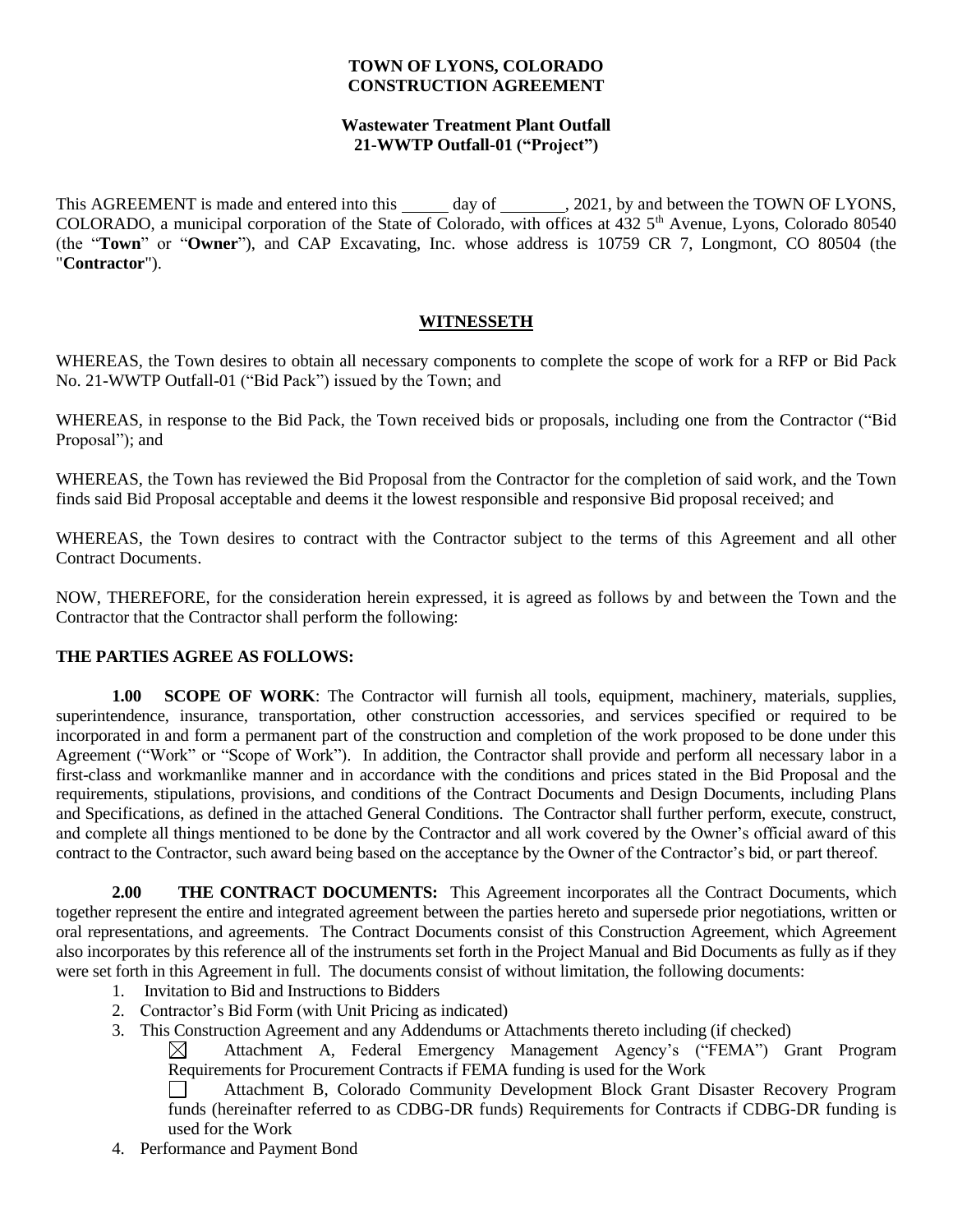- 5. Bid Proposal
- 6. Notice of Award
- 7. Notice to Proceed
- 8. Bid Bond (Minimum 5% equivalent of the Bid Proposal price or as otherwise set forth in the Bid Bond form provided as part of the Bid Pack)
- 9. General Conditions
- 10. The Following Documents if the Box is Checked:

 $\boxtimes$ Special Provisions  $\overline{\boxtimes}$ Design Documents, including all Drawings and Plans  $\boxtimes$ Specifications Addendums to Specifications and Standards Town of Lyons Manual of Design Criteria and Standard Specifications Change Orders, Field Orders or other similar revisions properly authorized after the execution of this Agreement Others: \_\_\_\_\_\_\_\_\_\_\_\_\_\_\_\_\_\_\_\_\_\_\_\_\_\_\_\_\_\_\_\_\_\_\_\_\_\_\_\_\_\_\_\_\_\_\_\_\_\_\_\_\_\_\_\_\_\_\_\_\_\_\_\_\_\_\_\_

**3.00 TIME AND COMMENCEMENT OF COMPLETION:** This Agreement shall commence as of the date the Agreement is fully executed by both parties and shall continue through **11:59 p.m. August 31, 2021** or until the Scope of Work is completed.

**4.00 LIQUIDATED DAMAGES:** All time limits stated in this Agreement and the Contract Documents are of the essence of the Agreement. The Town and Contractor recognize the completion of the work as shown in the contractual time frame, or as extended, is important to the ongoing operations of the Town and its citizens. They also recognize that delays include expenses to the Town for extended manpower commitments, outside consultant commitments, and potentially other legal fees to extend the project beyond the expected time period.

 $\boxtimes$ If this box is checked, in lieu of requiring any such proof and backup for such expenses, Contractor agrees that liquidated damages (not penalties) may be assessed by the Owner in the sum of **\$250 per day** for each day after the contract time frame expires

If this box is checked, in addition to or in lieu of the daily damages (if checked above), Contractor agrees that lump sum liquidated damages (not penalties) may be assessed by the Town in *a lump sum payment of \$\_\_\_\_\_\_\_\_\_\_.00 if the work is not completed by \_\_\_\_\_\_\_\_\_\_\_ \_\_\_\_, 20\_\_.* 

**5.00 CONTRACT SUM AND PAYMENT:** The Owner shall pay to the Contractor for performance of the Work encompassed by this Agreement, and the Contractor will accept as full compensation therefore the sum of:

**EIGHTEEN THOUSAND EIGHT HUNDRED SIXTY-FIVE AND 50/100** *DOLLARS* **(\$18,865.50)** subject to adjustment as provided by the Contract Documents ("Contract Price"). The Town has appropriated sufficient funds for completion of this Work.

- a. Monthly, partial, progress payments shall be made by the Town to the Contractor for the percentage of the Work completed, subject to inspection by Town staff to verify percentage of completion. The Town alone shall determine when work has been completed and progress payments shall not constitute a waiver of the right of the Town to require the fulfillment of all terms of this Agreement and the delivery of all improvements embraced in this Agreement in a complete and satisfactory manner to the Town in all details. The Town, before making any payment, may require the Contractor to furnish releases or receipts from any or all persons performing work under this Agreement and/or supplying material or services to the Contractor, or any subcontractor if this is deemed necessary to protect the Town's interest. The Town, however, may in its discretion make payment in part or full to the Contractor without requiring the furnishing of such releases or receipts.
- b. By the 15th day of each month, Contractor shall submit to the Town for review and approval, an application for payment fully completed and signed by Contractor covering the work completed through the last day of the prior month and accompanied by such supporting documentation as is required by these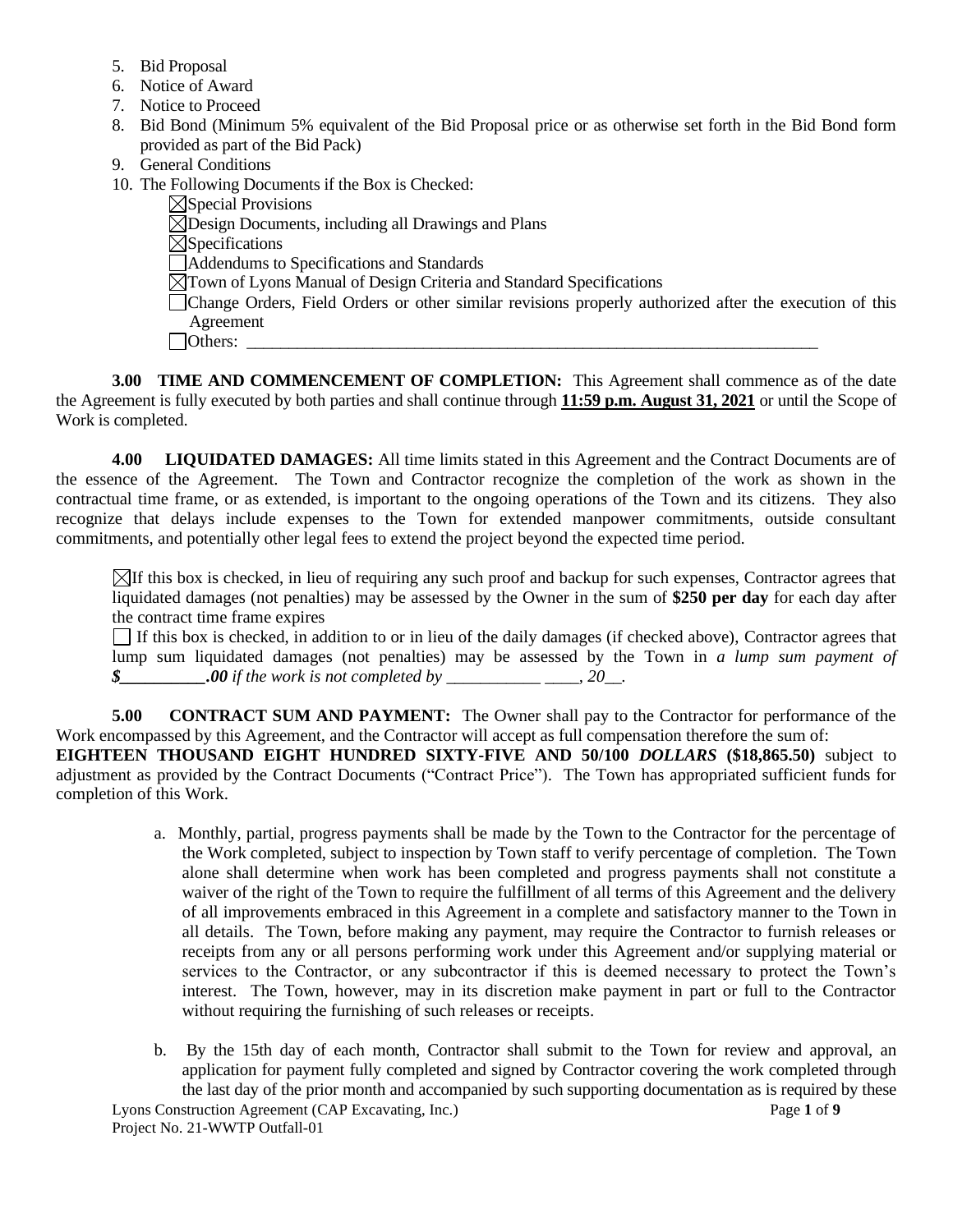Contract Documents, including without limitation, time sheets, invoices, receipts, bills of lading, and all other documents the Town may require. **These invoices for payment should be emailed to ap@townoflyons.com or mailed to Town of Lyons, P.O. Box 49, Lyons, CO 80540.** Materials on hand but not complete in place may or may not be included for payment at the discretion of the Town. Each subsequent application for payment shall include an affidavit of Contractor providing that all previous progress payments received on account of the work have been applied to discharge in full all of Contractor's obligations reflected in prior applications for payment. Notwithstanding the progress payments, it is the intent and purpose of the Town to withhold at least five percent (5%) of payments to Contractor for any contract exceeding One Hundred Fifty Thousand Dollars (\$150,000.00) in accordance with Article 91, Title 24, C.R.S.

**6.00 ACCEPTANCE AND FINAL PAYMENT**: Final payment may be requested by the Contractor upon completion and acceptance, by the Town, of all work as set forth in the Contract Documents. The total amount of final payment shall consist of the Contract Price, as adjusted in accordance with approved change orders, if applicable, less all previous payments to the Contractor.

**7.00 MODIFICATIONS AND AMENDMENTS:** Should work beyond that described in the Contract Documents be required, it will be paid for as extra work at a cost to be agreed upon in separate written agreement by the Town and the Contractor prior to commencement of the additional work. Such additional agreements shall be executed and approved by all persons required by Town purchasing ordinances or policies. Unless specifically excluded, such written agreements shall be considered part of the Contract Documents.

**8.00 CONTRACTOR'S REPRESENTATIONS:** In order to induce the Town to enter into this Agreement, the Contractor makes the following representations:

a. The Contractor has familiarized itself with the nature and the extent of the Contract Documents, Scope of Work, the locality, all physical characteristics of the area of the work within the Scope of Work, including without limitation, improvements, soil conditions, drainage, topography, and all other features of the terrain, and with the local conditions and federal, state, and local laws, ordinances, rules, and regulations that in any manner may affect cost, progress, or performance of the work, or apply in any manner whatsoever to the work.

b. Contractor has carefully considered all physical conditions at the site and existing facilities affecting cost, progress, or performance of the work.

c. Contractor has given the Town written notice of all conflicts, errors, or discrepancies that it has discovered in the Contract Documents and such documents are acceptable to the Contractor.

d. Contractor shall not extend the credit or faith of the Owner to any other persons or organizations.

 **9.00 INSURANCE:** Contractor agrees to procure and maintain, at its own cost, a policy or policies of insurance sufficient to insure against all obligations assumed by the Contractor pursuant to this Agreement. Contractor shall not commence work under this Agreement until it has obtained all said insurance required by the Contract Documents and such insurance has been approved by the Town. The Contractor shall not allow any subcontractor to commence work on this project until all similar insurance required of the subcontractor has been obtained and approved. For the duration of this Agreement, the Contractor must continuously maintain the insurance coverage required in this section, with the minimum insurance coverage listed below:

a. Worker's Compensation in accordance with the Worker's Compensation Act of the State of Colorado and any other applicable laws for any employee engaged in the performance of Work under this contract.

Lyons Construction Agreement (CAP Excavating, Inc.) Page **2** of **9** Project No. 21-WWTP Outfall-01 b. Comprehensive General Liability insurance with minimum combined single limits of One Million Dollars (\$1,000,000.00) each occurrence and of two million Dollars (\$2,000,000.00) aggregate, plus an additional amount sufficient to pay related attorneys' fees and defense costs. The policy shall be applicable to all premises and operations. The policy shall include coverage for bodily injury, broad form property damage (including completed operations), personal injury (including coverage for contractual and employee acts), blanket contractual, independent contractors, products, and completed operations. The policy shall include coverage for explosion, collapse, and underground hazards. The policy shall contain a severability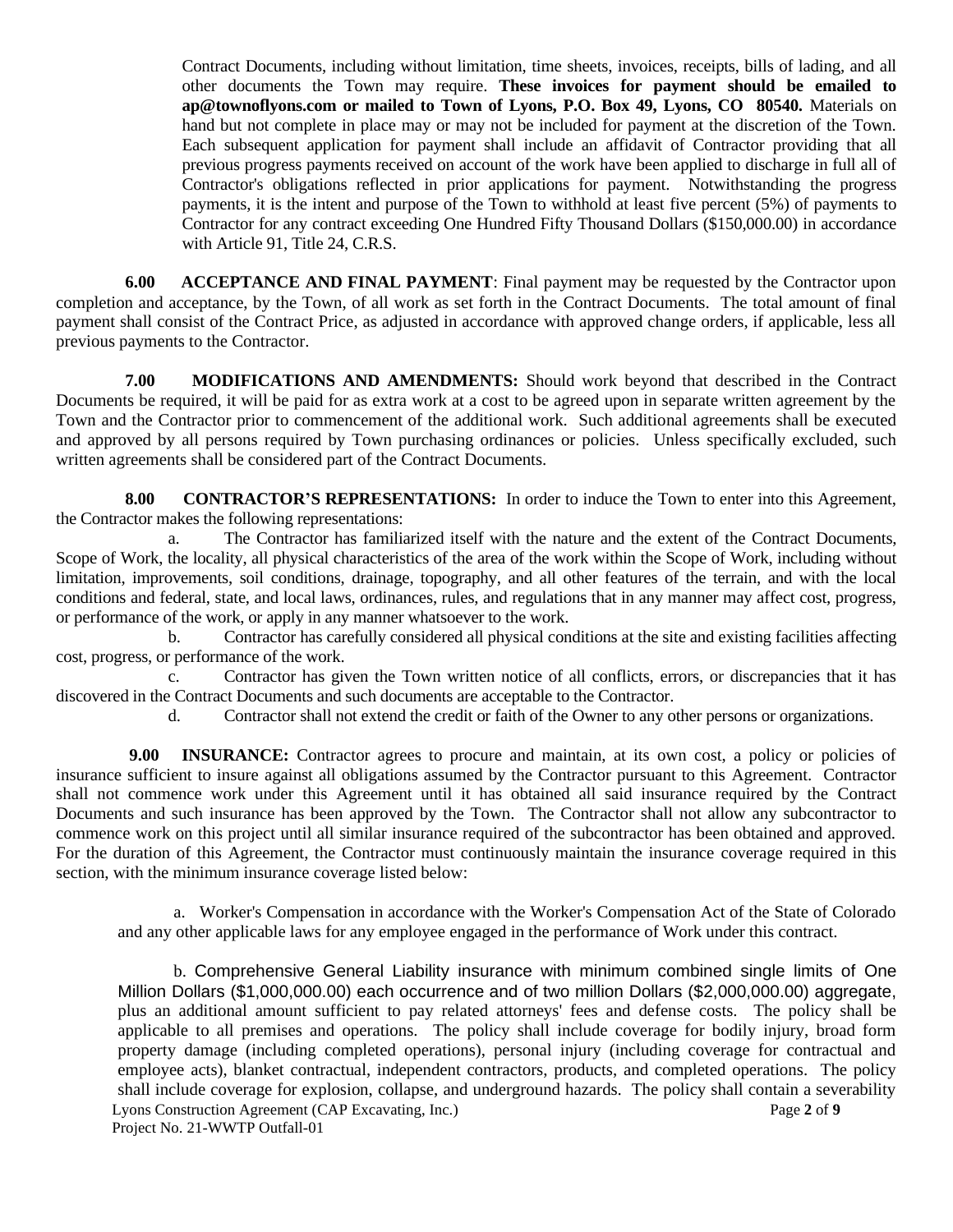of interests provision.

c. Comprehensive Automobile Liability insurance with minimum combined single limits for bodily injury and property damage of not less than One Million Dollars (\$1,000,000.00) each occurrence with respect to each of the Contractor's owned, hired and non-owned vehicles assigned to or used in performance of the Services. The policy shall contain a severability of interests provision. Such insurance coverage must extend to all levels of subcontractors. Such coverage must include all automotive equipment used in the performance of the Agreement, both on the work site and off the work site, and such coverage shall include non-ownership and hired cars coverage. Such insurance shall be endorsed to name the Town as Certificate Holder and name the Town, and its elected officials, officers, employees and agents as additional insured parties.

d. Builder's Risk insurance with minimum limits of not less than the insurable value of the work to be performed under this contract at completion less the value of the materials and equipment insured under installation floater insurance. The policy shall be written in completed value form and shall protect the Contractor and the Town against risks of damage to buildings, structures, and materials and equipment not otherwise covered under Installation Floater insurance, from the perils of fire and lightning, the perils included in the standard coverage endorsement, and the perils of vandalism and malicious mischief. Equipment such as pumps, engine-generators, compressors, motors, switch-gear, transformers, panel-boards, control equipment, and other similar equipment shall be insured under Installation Floater insurance when the aggregate value of the equipment exceeds \$10,000. The policy shall provide for losses to be payable to the Contractor and the Town as their interests may appear. The policy shall contain a provision that in the event of payment for any loss under the coverage provided, the insurance company shall have no rights of recovery against the Contractor or the Town.

e. If this box is checked, Professional Liability/Errors and Omission in an amount not less than MILLION DOLLARS  $(\$$   $.000,000)$ .

Certificates of insurance shall be completed by the Contractor's insurance agent as evidence that policies providing the required coverage, conditions, and minimum limits are in full force and effect, and shall be subject to review and approval by the Town. The policies required above shall be endorsed to include the Town and the Town's officers and employees as additional insureds. Every policy required above shall be primary insurance and any insurance carried by the Town, its officers, or its employees, or carried by or provided through any self-insurance pool of the Town, shall be excess and not contributory insurance to that provided by the Contractor. Contractor shall be solely responsible for paying any and all deductibles.

Each certificate of insurance shall identify this Agreement or the project set forth in the Scope of Work and shall provide that the coverage afforded under the policies shall not be cancelled, terminated or materially changed until at least thirty (30) days prior written notice has been given to the Town. If the words "endeavor to" appear in the portion of the certificate of insurance addressing cancellation, those words shall be stricken from the certificate by the agent(s) completing the certificate. The Town reserves the right to request and receive a certified copy of any policy and any endorsement thereto.

**10.00 BONDS:** Contractor shall furnish a performance bond, payment bond, and warranty bond in an amount determined by the Town, but in any event at least equal to the Contract Price, as security for the faithful performance and payment of all Contractor's obligations under the Contract Documents, including but not limited to the guaranty period. These bonds shall remain in effect at least until one year after the date of final payment. All bonds shall be in the forms prescribed by the Contract Documents and be executed by such sureties as (i) are licensed to conduct business in the State of Colorado and (ii) are named in the current list of "Companies Holding Certificates of Authority as Acceptable Sureties on Federal Bonds and as Acceptable Reinsuring Companies" as published in Circular 570, amended, by the Audit Staff, Bureau of Account, U.S. Treasury Department. All bonds signed by an agent must be accompanied by a certified copy of the authority to act. If the surety on any bond furnished by the Contractor is declared bankrupt or becomes insolvent, or its right to do business in Colorado is terminated, or it ceases to meet the requirements of clauses (i) and (ii) of this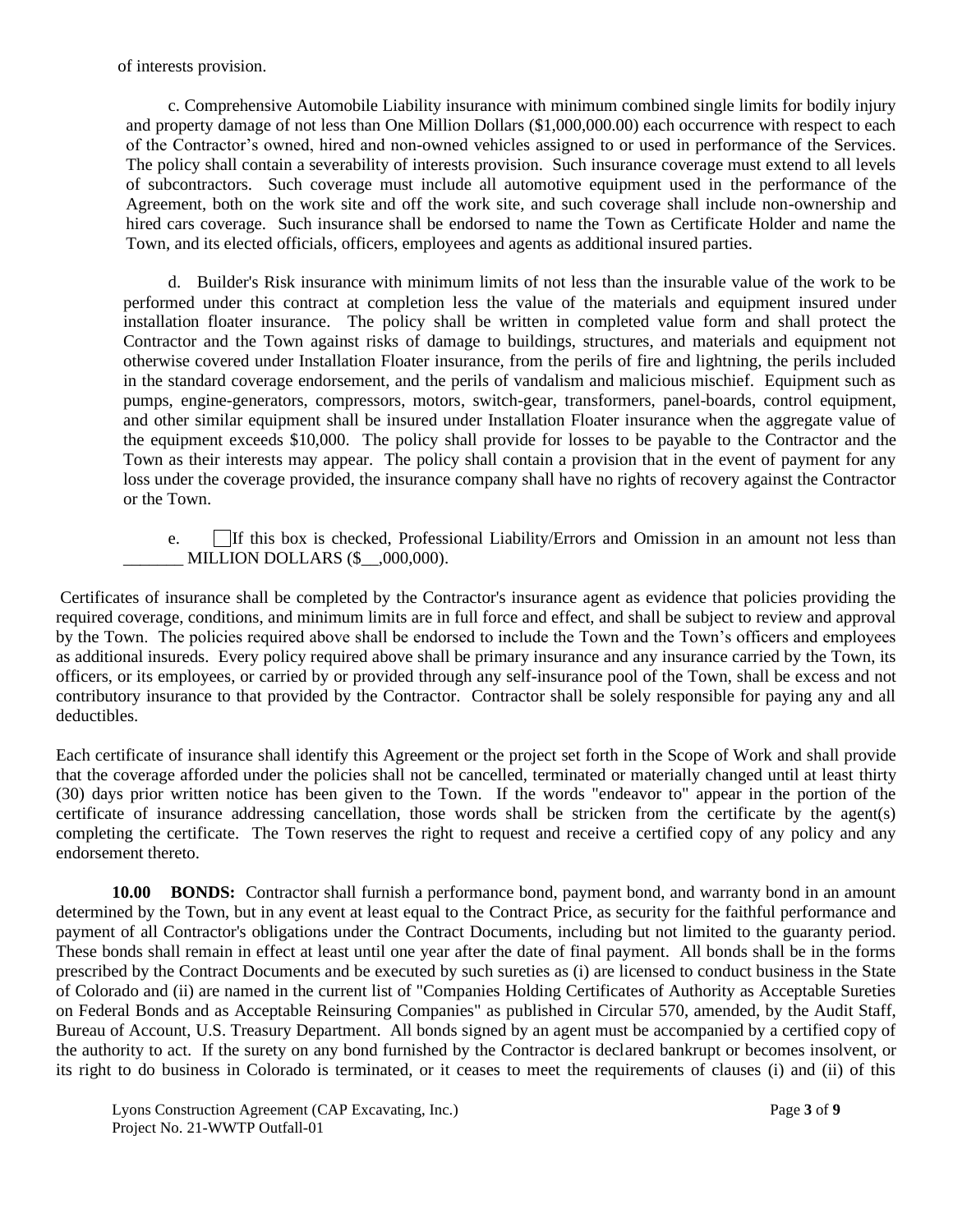section, Contractor shall, within five (5) days thereafter, substitute another bond and surety, both of which shall be acceptable to the Town.

**11.00 NO WAIVER OF GOVERNMENTAL IMMUNITY:** The parties hereto understand and agree that the parties are relying on, and do not waive or intend to waive by any provision of this Agreement or the remainder of the Contract Documents, the monetary limitations or any other rights, immunities, and protections provided by the Colorado Governmental Immunity Act, §24-10-101 et seq., 10 C.R.S., as from time to time amended, or otherwise available to the parties, their officers, agents or their employees.

**12.00 INDEMNIFICATION:** The Contractor agrees, to the fullest extent permitted by law, to indemnify, defend and hold the Town, the United States Government, FEMA (if FEMA funding is part of the funding for the Work), the State of Colorado, their agencies, employees, officials and agents ("Indemnitees") harmless from any and all claims, settlements, judgments, damages and costs, including reasonable attorney fees, of every kind and nature made, to include all costs associated with the investigation and defense of any claim, rendered or incurred by or on behalf of the Indemnitees, that may arise, occur, or grow out of any errors, omissions, or negligent acts, done by the Contractor, its employees, subcontractors or any independent consultants working under the direction of either the Contractor or any subcontractor in the performance of this Contract.. The Contractor is not obligated to indemnify the Town for the Town's own negligence.

**13.00 TERMINATION FOR CONVENIENCE**: This Agreement and the performance of the Scope of Work hereunder may be terminated at any time in whole, or from time to time in part, by the Town for its convenience. Any such termination shall be effected by delivery to the Contractor of a written notice ("**Notice of Termination**") specifying the extent to which performance of the Scope of Work is terminated and the date upon which termination becomes effective. If the Agreement is terminated, the Contractor shall be paid on a pro-rated basis of work status satisfactorily completed, under the detailed Scope of Work. The portion of the Scope of Work satisfactorily completed but not yet accepted by the Town shall be determined by the Town.

#### **14.00 EVENTS OF AND TERMINATION FOR DEFAULT:**

- (1) The Town may serve written notice upon the Contractor of its intention to terminate this Agreement in the presence of one of the following events of default:
	- a. Contractor should fail to initiate the Scope of Work at the agreed upon time;
	- b. The performance of the Scope of Work is being unnecessarily or unreasonably delayed;
	- c. The Scope of Work is not completed within the time specified or within the time to which completion of the Scope of Work has been extended;
	- d. Contractor should fail to make prompt payments for labor, materials or to subcontractors;
	- e. Contractor shall willfully violate this Agreement or disregard laws, ordinances or instructions of the Town;
	- f. Contractor shall abandon performance of the Scope of Work;
	- g. The Contract or any part thereof has been assigned, transferred or sublet without Town approval;
	- h. Contractor shall become insolvent or adjudged bankrupt; or
	- i. Contractor shall refuse to remove materials or perform any work within the Scope of Work as shall have been rejected as defective or unsuitable.
- Lyons Construction Agreement (CAP Excavating, Inc.) Page **4** of **9** Project No. 21-WWTP Outfall-01 (2) Such written notice shall contain the reasons for the intention to terminate this Agreement and provide a five (5)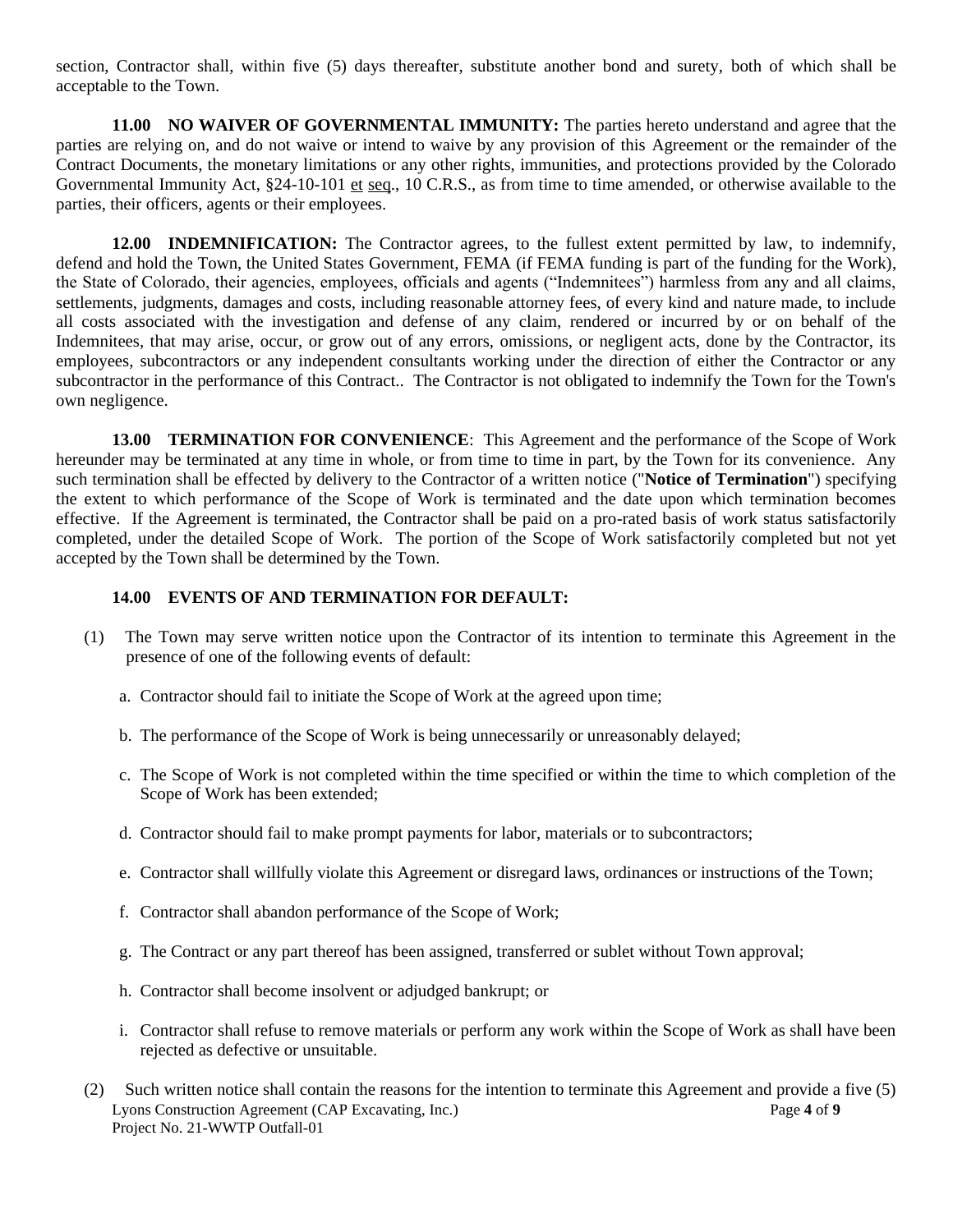business day period during which the Contractor may cure the event of default. A failure to timely cure the event of default shall authorize the Town to immediately terminate this Agreement and take whatever steps it deems necessary to complete the Scope of Work, if so desired by the Town in its sole discretion. The costs and charges incurred by the Town, together with the costs of completion of the Scope of Work shall be deducted from any monies owed to Contractor. If the expense incurred by the Town is greater than the sums payable under this Agreement, the Contractor shall pay the Town, within sixty (60) days of demand therefor the amount of such excess cost suffered by the Town.

**15.00 LIABILITY FOR EMPLOYMENT-RELATED RIGHTS AND COMPENSATION:** The Contractor will comply with all laws, regulations, municipal codes, and ordinances and other requirements and standards applicable to the Contractor's employees, including, without limitation, federal and state laws governing wages and overtime, equal employment, safety and health, employees' citizenship, withholdings, reports and record keeping. Accordingly, the Town shall not be called upon to assume any liability for or direct payment of any salaries, wages, contribution to pension funds, insurance premiums or payments, workers' compensation benefits or any other amenities of employment to any of the Contractor's employees or any other liabilities whatsoever, unless otherwise specifically provided herein.

The Town will not include the Contractor as an insured under any policy the Town has for itself. The Town shall not be obligated to secure nor provide any insurance coverage or employment benefits of any kind or type to or for the Contractor or the Contractor's employees, sub-consultants, subcontractors, agents, or representatives, including but not limited to coverage or benefits related to: local, state, or federal income or other tax contributions, FICA, workers' compensation, unemployment compensation, medical insurance, life insurance, paid vacations, paid holidays, pension or retirement account contributions, profit sharing, professional liability insurance, or errors and omissions insurance. The following disclosure is provided in accordance with Colorado law:

# **CONTRACTOR ACKNOWLEDGES THAT NEITHER IT NOR ITS AGENTS OR EMPLOYEES ARE ENTITLED TO UNEMPLOYMENT INSURANCE BENEFITS UNLESS CONTRACTOR OR SOME ENTITY OTHER THAN THE TOWN PROVIDES SUCH BENEFITS. CONTRACTOR FURTHER ACKNOWLEDGES THAT NEITHER IT NOR ITS AGENTS OR EMPLOYEES ARE ENTITLED TO WORKERS' COMPENSATION BENEFITS. CONTRACTOR ALSO ACKNOWLEDGES THAT IT IS OBLIGATED TO PAY FEDERAL AND STATE INCOME TAX ON ANY MONEYS EARNED OR PAID PURSUANT TO THIS AGREEMENT.**

To the maximum extent permitted by law, the Contractor waives all claims against the Town for any Employee Benefits; the Contractor will defend the Town from any claim and will indemnify the Town against any liability for any Employee Benefits for the Contractor imposed on the Town; and the Contractor will reimburse the Town for any award, judgment, or fine against the Town based on the position the Contractor was ever the Town's employee, and all attorneys' fees and costs the Town reasonably incurs defending itself against any such liability.

**16.00 GOVERNING LAW AND VENUE:** Venue for any and all legal matters regarding or arising out of the transactions covered herein shall be solely in the District Court in and for Boulder County, State of Colorado. This transaction shall be governed by the laws of the State of Colorado.

**17.00 ASSIGNMENT:** The Contractor shall not assign any of his rights or obligations under this Agreement without the prior written consent of the Town. Upon any assignment, even though consented to by the Owner, the Contractor shall remain liable for the performance of the work under this agreement.

**18.00 LAWFUL PERFORMANCE:** It is further agreed that no party to this Agreement will perform contrary to any state, federal, or county law, or any of the ordinances of the Town of Lyons, Colorado.

**19.00 INVALID SECTIONS:** Should any section of this Agreement be found to be invalid, it is agreed that all other sections shall remain in full force and effect as though severable from the invalid part.

Lyons Construction Agreement (CAP Excavating, Inc.) Page 5 of 9 Project No. 21-WWTP Outfall-01 **20.00 NOTICE:** Any notice required or permitted by this Agreement shall be in writing and shall be deemed to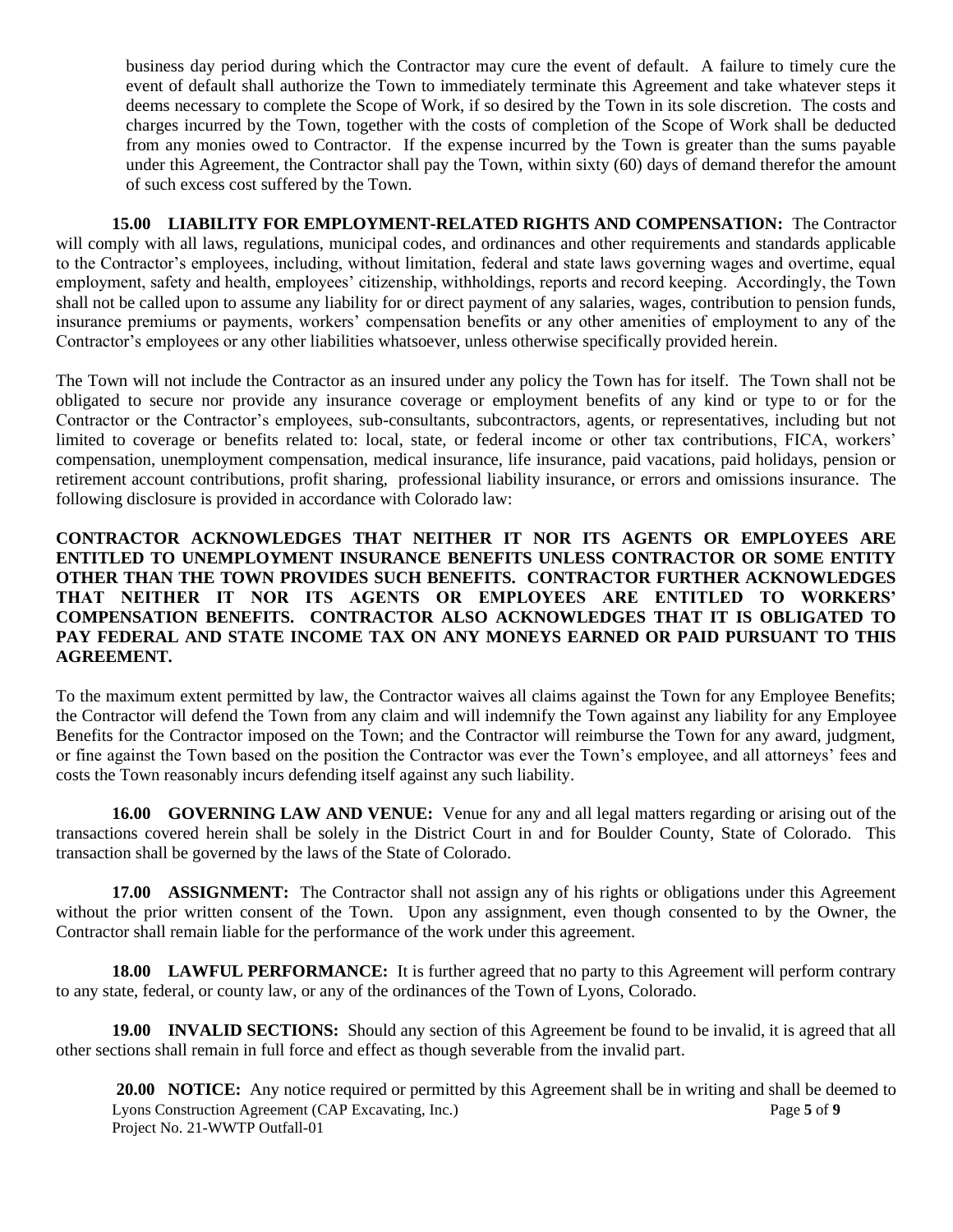have been sufficiently given for all purposes if sent by delivery of same in person to the addressee or by courier delivery via Federal Express or other nationally recognized overnight air courier service, by electronically-confirmed facsimile or email transmission, or by depositing same in the United States mail, postage prepaid, addressed as follows:

| The Town:       | Town of Lyons<br><b>Attention: Town Administrator</b><br>$432.5th$ Avenue<br><b>P O Box 49</b><br>Lyons, CO 80540                                 |  |  |
|-----------------|---------------------------------------------------------------------------------------------------------------------------------------------------|--|--|
| With copies to: | Attn: Town of Lyons Town Attorney<br>Kissinger & Fellman, P.C.<br>Ptarmigan Place, Suite 900<br>3773 Cherry Creek North Drive<br>Denver, CO 80209 |  |  |
| Contractor:     | <b>ATTN: Dylan Braly</b><br>CAP Excavating, Inc.<br>10759 CR 7<br>Longmont, CO 80504                                                              |  |  |

With a copy to:

# *SIGNATURE PAGE FOLLOWS*